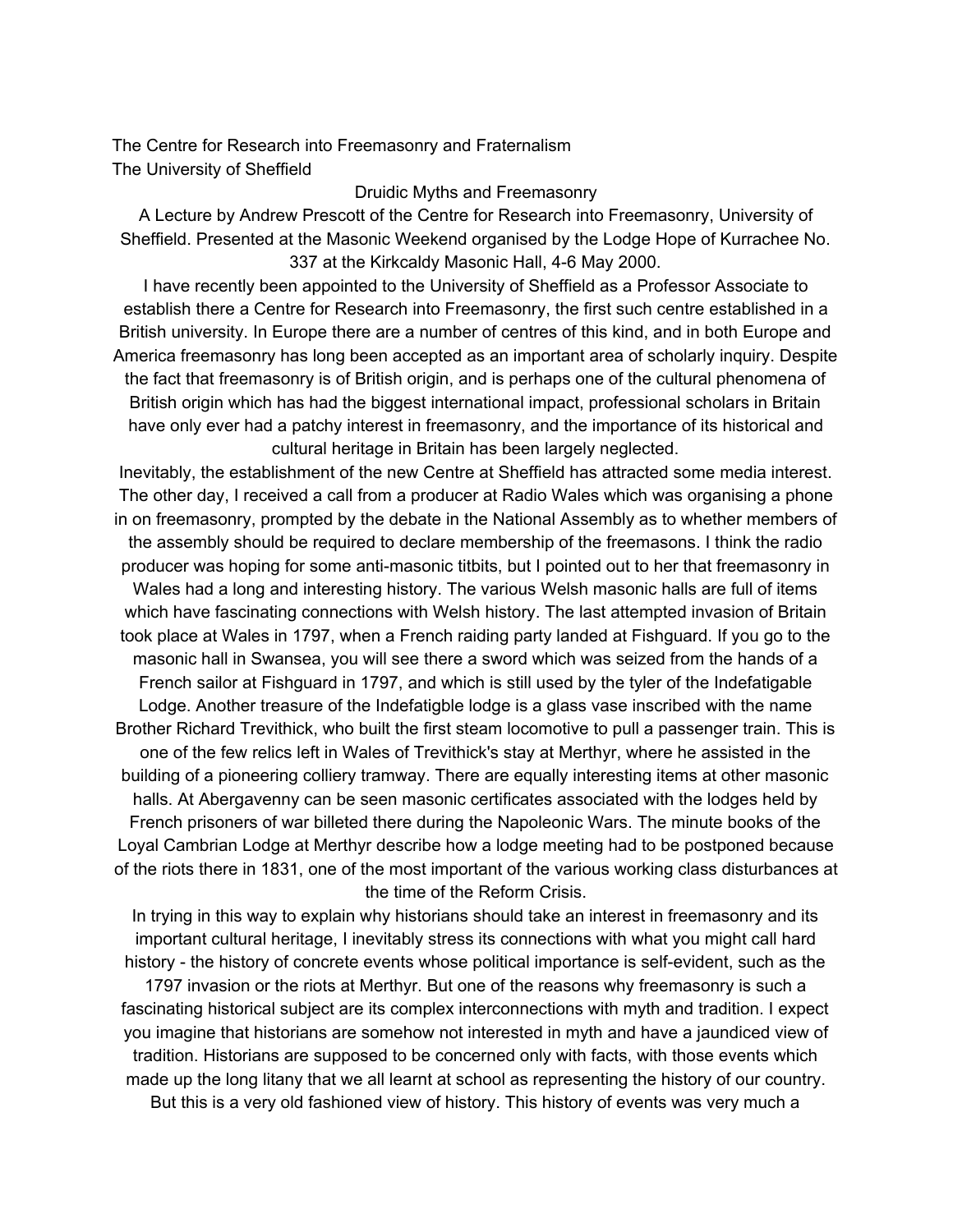nineteenth-century phenomenon. Historians are nowadays interested in much wider range of subjects, and are aware of a much more subtle interrplay between myth and reality. Here is a quote from the eminent historian Eric Hobsbawm which seems to me particularly pertinent: 'History is the raw material for nationalist or ethnic or fundamentalist ideologies, as poppies are the raw material for heroin addiction. The past is an essential element, perhaps the essential element in these ideologies. If there is no suitable past, it can always be invented. Indeed, in the nature of things there is usually no entirely suitable past, because the phenomenon these ideologies claim to justify is not ancient or eternal but historically novel'. Hobsbawm edited a very influential book called *The Invention of Tradition*. This illustrates how many of the things that we think of as national traditions are of relatively recent origin and often reflect particular historical themes and movements. Some of these national traditions are the result of curious misunderstandings. You are all familiar, I am sure, with the Welsh national costume, worn by women and characterised by the famous tall black hat. This form of dress is based on everyday seventeenth century dress, and there is little that is particularly Welsh about it. Wales being fairly backward, many women still wore this form of dress at the beginning of the nineteenth century. Lady Llanover, the wife of Benjamin Hall, Lord Llanover, the 'Big Ben' who supervised the building of the Houses of Parliament, was active in Wales in trying to promote a highly romanticised and anglicised view of Welsh culture. She thought that these quaint old women's costumes represented a distinctively Welsh form of dress, and adopted it herself as a Welsh folk costume. Thus was born the Welsh national costume. The contributors to Hobsbawm's volume tell similar tales about, for example, the kilt or the royal ceremonial (royal pageantry is usually assumed to be very ancient, but significant parts of it are only about a hundred years old). Hobsbawm in his introduction places freemasonry squarely in this context, and he cites freemasonry as a key example of an invented, innovative tradition. In the examples assembled in *The Invention of Tradition*, one can see that myth, legend and tradition operate in history at a number of different levels. At one level are traditions, often regarded as a folk origin, which frequently bolster national self-perception, but which on closer examination turn out to be of relatively recent origin. At another level are myths, where information about a particular historical figure is very limited or shadowy, and what is interesting about that figure is the way in which myths grow up around him or her, and the way in which these myths change and develop over the centuries.

A familiar example of this would be King Arthur. The amount of factual information available about Arthur is negligible, and tells us little more than that he was a Romano-British leader who fought some battles against the Germanic invaders. What is interesting about Arthur is not this negligible factual information, but rather the way in which the legend of Arthur has grown over the centuries. The early Welsh and Brithonic legends about him dating from the seventh century onwards were a means of bolstering an early sense of Romano-British self-identity in the wake of the Anglo-Saxon invasions. With the inventive romances of Geoffrey of Monmouth, this

mythical figure of Arthur is taken onto a wider stage. Through the French romances based on Geoffrey's work, Arthur becomes a pivotal figure in the development of the international cult of chivalry. From these French sources, the idea of Arthur is then ironically annexed by the English kings to support their various territorial ambitions, an early example of the way in which Welsh legendary material has consistently been annexed to support English national ideologies.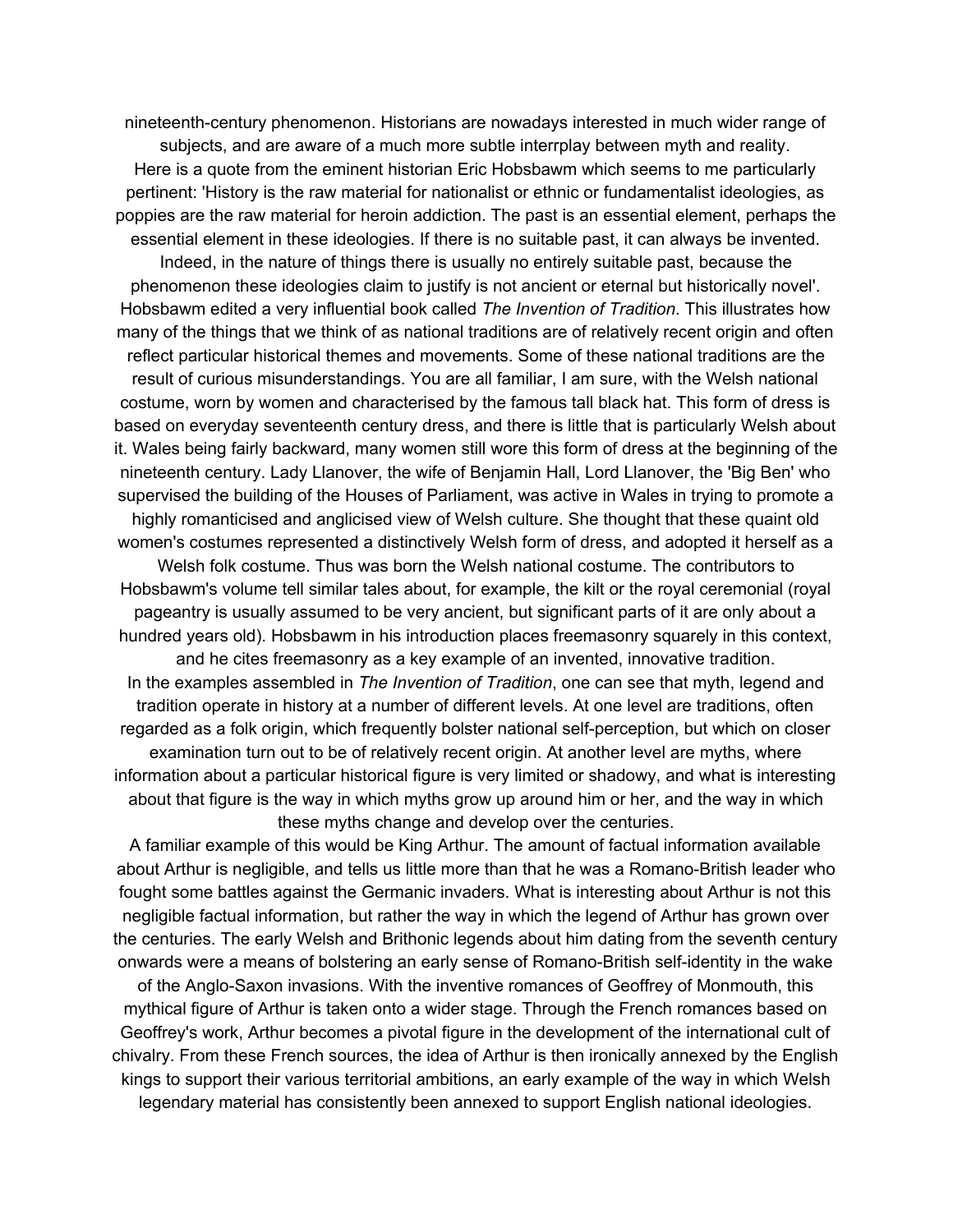Through Caxton's translation of Malory's Morte d'Arthur, the legend of Arthur became even more firmly embedded in English national ideology, reaching its unlikely apotheosis in the nineteenth century in the identification of Prince Albert as the returned King Arthur. For historians, then, the myth of Arthur is far more interesting and important than the paltry and rather frustrating information about the historical Arthur.

The title of my talk today 'The Voice Conventional' is taken from the title of a poem written by a Welsh stonemason, poet and social reformer, Edward Williams, who lived from 1747 to 1826 and is normally known by his bardic name of Iolo Morganwg, which means 'Ned of Glamorgan'.

Iolo is a key figure in understanding and investigating the role of myth in history. He was a tireless publicist for Welsh poetry and culture, inspiring such figures as Robert Southey, who wrote of 'Iolo, Old Iolo, he who knows/The virtues of all herbs of mount or vale/ Whatever lore of science or of song/Sages and bards of old have handed down'. Iolo was a highly accomplished

Welsh poet, whose poems rivalled those of the great bards of the middle ages. But, in his determination to ensure the preservation of a vibrant Welsh national culture in the face of such threats as anglicisation, industrial development and the growth of non-conformity, Iolo used his unrivalled knowledge of Welsh literary traditions to fabricate a body of legendary lore which was until recently accepted as a genuine survival of ancient Welsh culture. Iolo's poem, 'The Voice Conventional of the Bards of Britain', purported to describe the structure of an order of bards which he portrayed as representing an authentic tradition stretching back to the pre-christian era. Iolo's inventions, grafted onto the revived Welsh cultural institution of the eisteddfod, were at the heart of the creation of a modern Welsh national culture in the nineteenth century. At the centre of Iolo's creations was the figure of the Druid. Much of the inspiration behind Iolo's bardic-druidic fantasies lay ultimately in freemasonry, but this influence was expressed by a very complex patterns, which illustrates vividly the very complex cross-currents by which myth,

legend and modern invention intersect to produce national traditions. We know a little more about the druids than we do about Arthur, but nevertheless the reliable historical information about the druids is very fragmentary and a great deal of the surviving information relates to druids in Gaul rather than Britain. As with Arthur, it is the later career of the druids, and the way in which since the sixteenth century they have exercised a recurrent fascination for the British, which is more interesting. It is striking that many of the figures in this story, such as John Aubrey, John Toland, and William Stukeley, are names that are also important in the early history of freemasonry. The druid first starts to appear as a stock literary figure, an ancient British priest and philosopher-seer, in the sixteenth century. Inigo Jones included in one of his masques a druid portrayed as a bare legged, long-haired, bearded figure in a shaggy tunic, wearing an oak garland and carrying a phial and dagger. This was apparently based on a description by John Selden of ancient German statues thought wrongly to represent druids. This was to become the standard visual representation of the druid, right down to the present day. This early interest in druids perhaps reflected the concern of sixteenth-century English writers in the wake of the Reformation to show that there was a distinctive indigenous religious tradition. These concerns were to become more evident as druidic lore became more established in the eighteenth century. This growing body of speculative romance about the Druids was to be further complicated by the cross-currents associated with the formation of a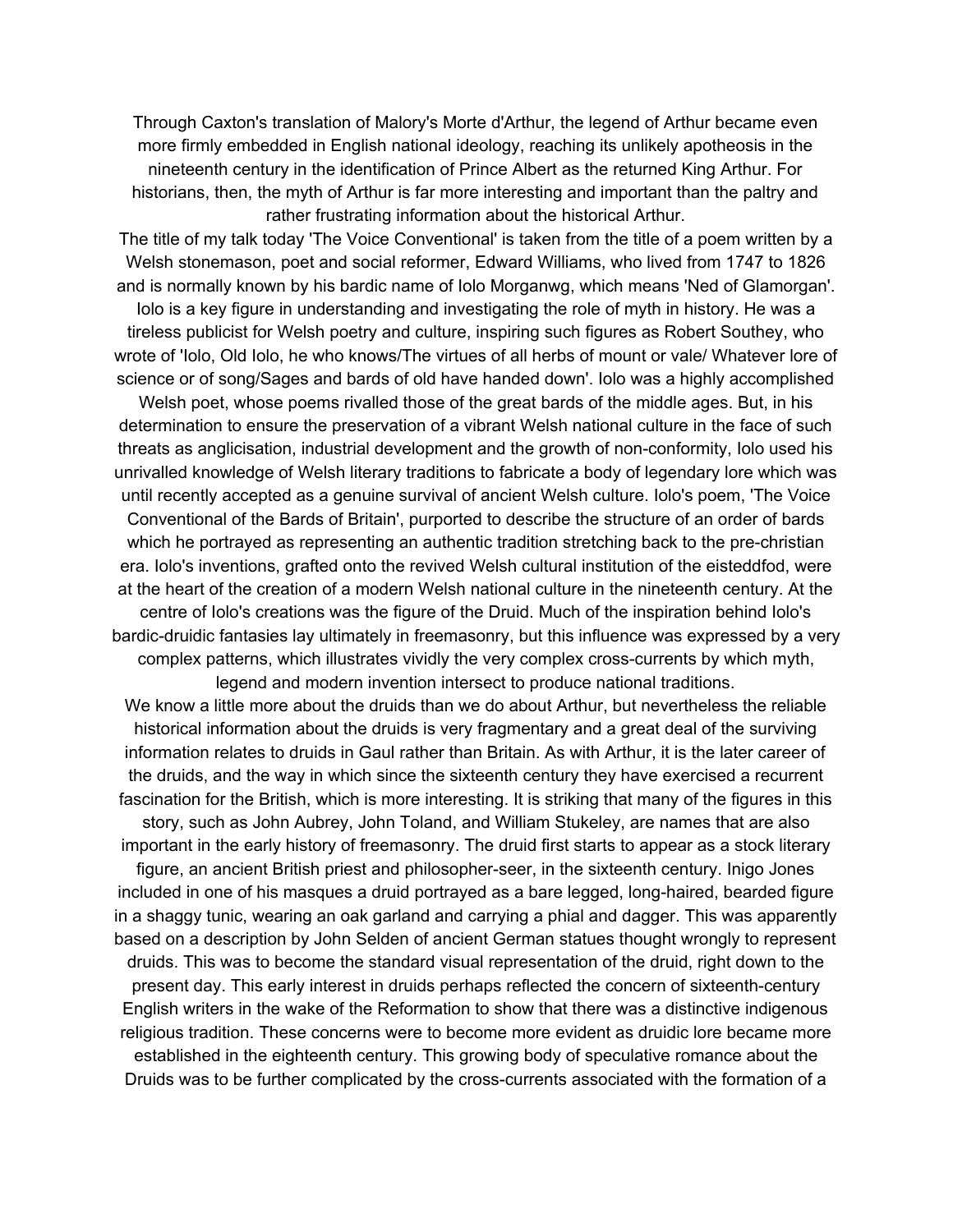unified British state in the wake of the Hanoverian succession and the defeat of the Jacobite rebellions in the eighteenth century.

Sometime between 1665 and 1693, John Aubrey, whose voluminous collections are such a vital source of seventeenth century antiquarian lore and gossip, proposed that Stonehenge and Avebury were associated with the druids. Aubrey's ideas were popularised by Edmund Gibson's edition of William Camden's antiquarian work *Britannia*. Aubrey's theories helped inspire William Stukeley to undertake pioneering investigations which recorded in detail the remains at Stonehenge and Avebury. The role of the druids as guardians of an indigenous religion and culture had become widely accepted in the literature of the period. It was assumed that they embodied the pre-christian wisdom of the patriarchs, and the suggestion that they readily converted to christianity was held to bolster this view. John Milton summed up the widely held orthodoxy when he declared that 'writers of good antiquity and ablest judgement have been persuaded that even the school of Pythagoras and the Persian wisdom took beginning from the old philosophy of this island'. William Stukeley pushed this view only a little bit further when he said that 'our predecessors the Druids of Britain, tho' left in the extremest west to the improvement of their own thoughts, yet advanced their inquiries, under all disadvantages, to such heights, as should make our moderns ashamed to wink in the sunshine of learning and religion'.

Up to this point, the druids had been considered largely in their English context. A further dimension was introduced by the work of John Toland. Toland was an Irish freethinker whose 1696 work *Christianity Not Mysterious*was a controversial assault on the institutions of established religion. Toland has been claimed as a radical freemason by the American scholar Margaret Jacobs, but it seems that the groups with which he was connected had organisational features inspired by freemasonry but were not masonic as such. Toland wrote two books on the Druids. In these he used the Druids to satirise the established church and particularly the Irish priesthood. He saw the Druids as deceivers of the people, as can be seen from this snippet: 'To arrive at perfection in sophistry requires a long habit, as well as juggling, in which last they were very expert: but to be masters of both, and withal learn the art of managing the mob, which is vulgarly called leading the people by the nose, demands abundant study and exercise'. Toland's use of the Druids as a vehicle for anti-clerical satire seems particularly to have annoyed the respectable Anglican clergyman Stukeley, and accounts for his determination to show at length how the religion of the Druids embodied the original wisdom of the Patriarchs. As a result Stukeley's Druids begin to sound almost like priests of the Church of England, who simply had the misfortune to be born before the arrival of the Messiah.

Toland's stress on the Irish connections of the Druids - he extended Aubrey's arguments by adding cairns, standing stones and cromlechs to the list of Druidical monuments - and Stukeley's depiction of Druidism as prefiguring English characteristics meant that from the mid-eighteenth century, Druidism becomes connected with issues of nationality. As the concept of a unified British mainland state settled down after the failure of the 1745 rebellion, so a fascination with the exotic Celtic fringes of this newly unified country became more widespread. This may be read at one level as in itself part of the process of colonialisation, but at another as an attempt by the Scots and Welsh to maintain a sense of continuing cultural identity. A crucial moment in this process of Celtic Revival was the publication by James Macpherson of an epic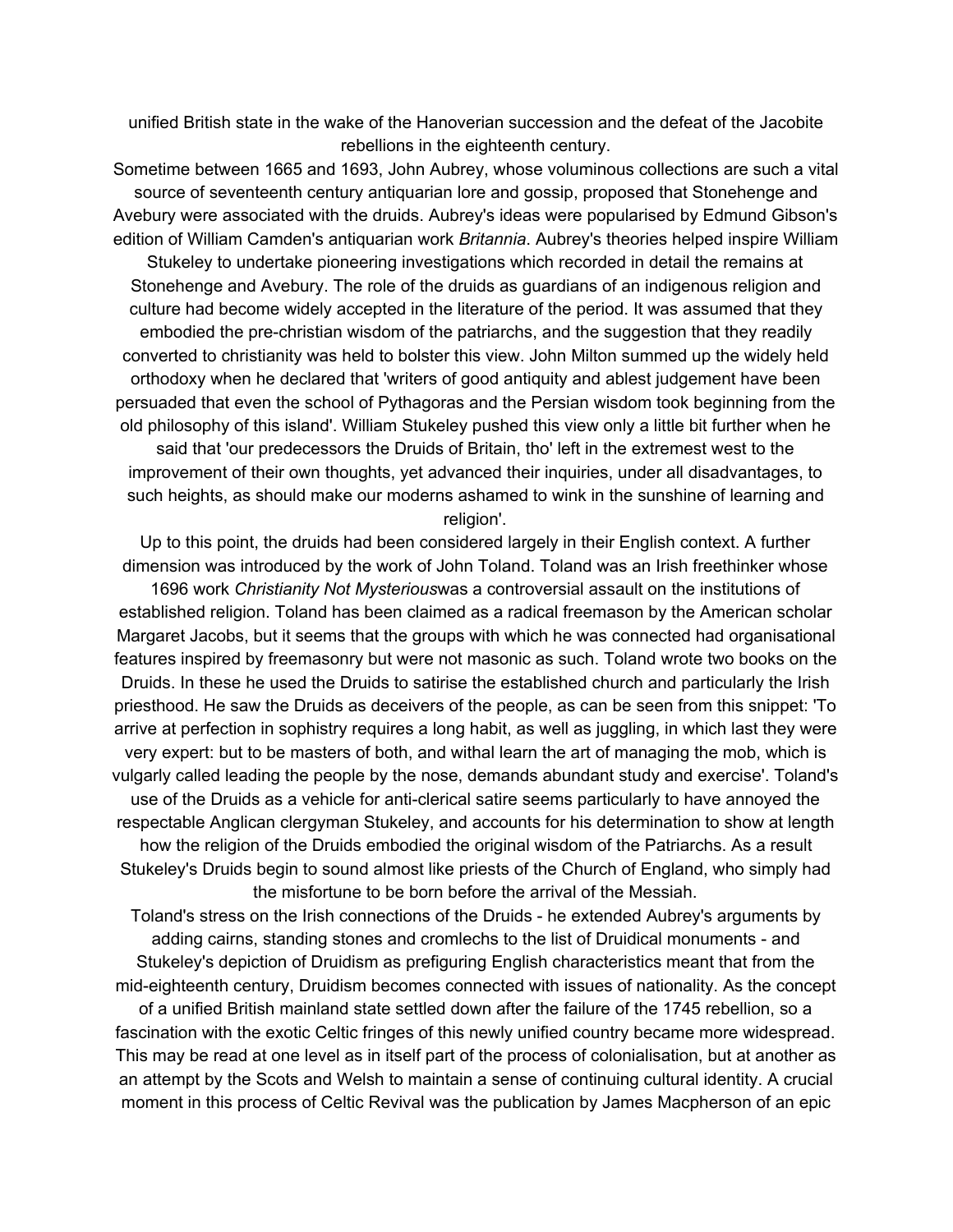poem called Ossian. Macpherson claimed it as a great poem passed down by oral tradition, which demonstrated the sophistication of Scottish highland culture; it was of course as we now know a forgery. Macpherson sought to portray the Celtic highlanders as the ultimate noble savages, well versed in natural philosophy, valiant, free of malice, kind and considerate, but a terror to their enemies. In his non-Ossianic writings, such as his *Introduction to the Ancient History of Great Britain and Ireland* (1771), Macpherson portrayed the Druids as the people who taught the Celts these qualities.

It was Wales, however, which most effectively annexed the Druids. Welsh scholars such as the Morris brothers from Anglesey were anxious to emphasise that the Welsh language provided a direct connection with some of these ancient mysteries, and the title page of the publications of the society they established to promote the study of Welsh literature and history, the Honourable Society of the Cymmrodorion, bore the image of a druid. The most scholarly attempt to identify Wales with the Druids was however the work of Henry Rowlands, the vicar of Llanidan on Anglesey, which sought to prove that Anglesey was the heartland of the Druidic order in Britain, and supplied an extensive account of Druidic rites on Anglesey and the archaeological remains on the island associated with them. Rowlands work was exceptionally influential, underpinning much of Stukeley's research. Rowlands helped establish the Druids as figures especially associated with Wales, and his work can be taken of an example of the Welsh annexing a tradition which had particularly taken root in England - the reverse of the usual practice.

The fascination with the Druids as indigenous bearers of an ancient patriarchal wisdom which was held to be common to all pre-flood races from Ireland to the far East made it almost inevitable that attempts would be made to connect Druids with freemasonry. The most famous embodiment of these early attempts to investigate how far the Druids might lie behind freemasonry was of course William Stukeley himself, who became a freemason in the hope that it might help him discover the secrets of the ancients. Likewise, Jonathan Swift, in an amazing overview of the potential possible links between freemasonry and a thousand and one ancient sects and movements (a kind of primer of almost every subsequent connection which has been claimed for freemasonry) inevitably dragged in the figure of the Druids as the keepers of the ancient flame.

In 1754, the wayward and drunken Anglesey poet Gornowy Owen joined a masonic lodge at Walton near Liverpool. He was a friend of the Morris brothers who took such a prominent part in promoting and preserving Welsh literature in the middle of the eighteenth century. Owen wrote to William Morris describing his new hobby. Part of his letter is very interesting in the way in which it explicitly links freemasonry to the national sentiment in the wake of the Hanoverian succession. Owen wrote: 'Here we are (as to nation) Welsh, English, Irish, Scots and Manks, and (as to religion) Protestants and Papists, and (as to politicks) high and low fliers, but all Georgites (within doors at least) and yet, so far are we from national reflections, that the only apellation is brother, and, as I have the honour to be chaplain, I can assure you our form of prayer (which is in Englisdh, as being the common language) is such that no Christian would refuse to join in, of what persuasion soever he should be.' William Morris expressed some doubts about the freemasons, but Owen reassured him, writing back: 'There is no point of learning which harms a man so long as he does not abuse it. The Craft would deserve praise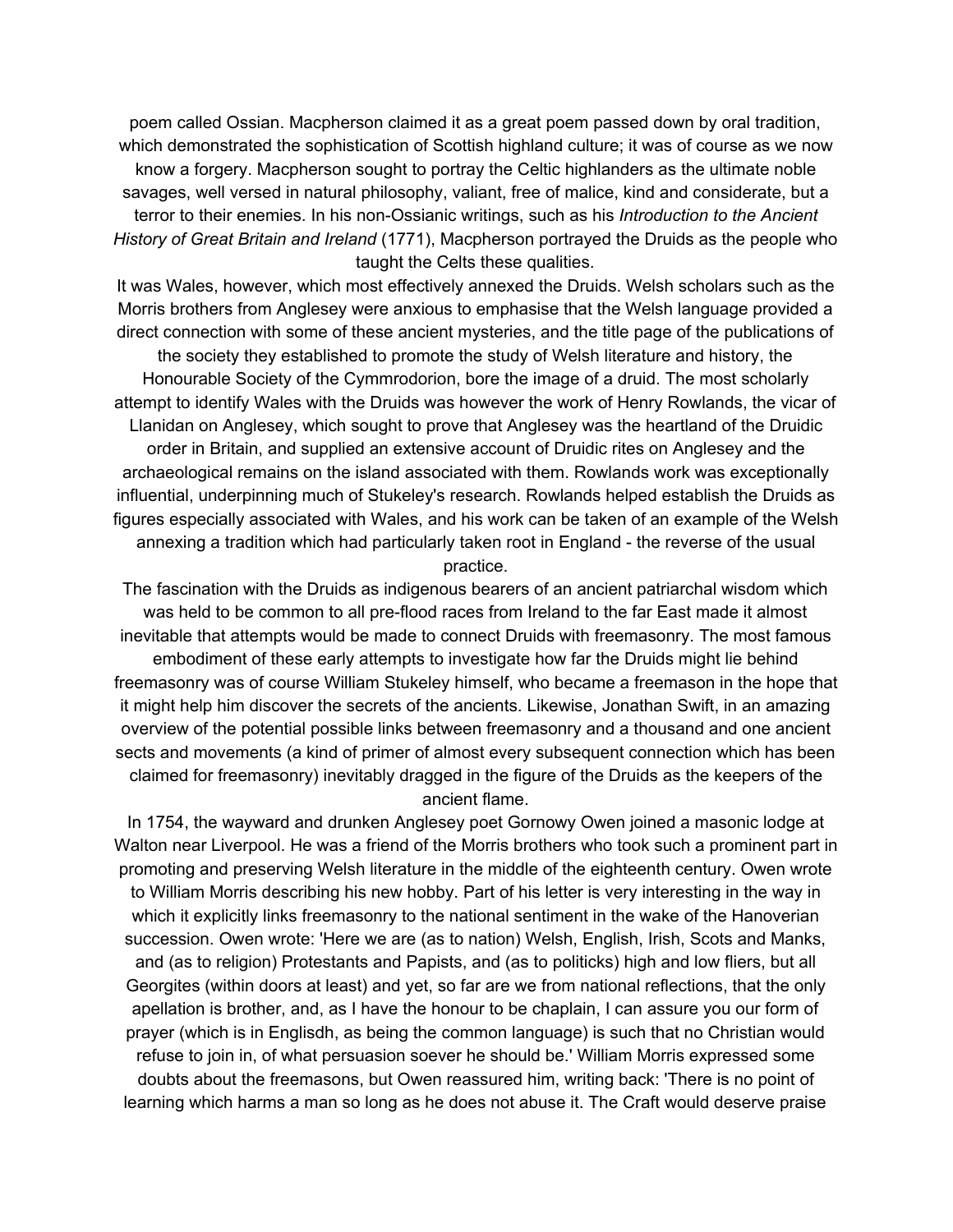were there no other virtue in it than its capacity to keep a secret...But the chief thing that urged me to look into this secret craft was that I fully believed it to be a branch of my old ancestors, the Druids of yore, and I didn't guess badly. But, tut, tut! I nearly forgot who and what I am, and must restrain myself. But possibly you too are one of the privileged fraternity!'.

Owen was an impossible man, but a wonderful poet, and his ideas on epic poetry were to overshadow Welsh literature for alomst a century. But Owen's masonic career also prefigures a lot of other important themes in the development of Welsh culture. The key phrase in Owen's comment about the druids is 'my ancestors of yore'. Owen, as was appropriate to a native of the

island of Henry Rowlands, claimed the Druids as specifically Welsh figures and saw any connection between freemasonry and the Druids as a matter which should be of interest to any Welshman. Owen was this for the first time linking druidism, freemasonry and issues of Welsh national identity. This theme was to reemerge forty years later in an astonishing development the results of which transformed Welsh national culture and, it could be claimed, were among the most substantial cultural results of freemasonry in Britain.

In 1792 a letter appeared in *The Gentlemans Magazine* describing an event on Primrose Hill in London. It read as follows: Saturday September 21 (1792). This being the day on which the autumnal equinox occurred, some Welsh bards, resident in London, assembled in congress on Primrose Hill, according to ancient usage...The wonted ceremonies were observed. A circle of stones formed, in the middle of which was the Maen Gorsedd, or altar, on which a naked sword

being placed, all the Bards assisted to sheathe it. This ceremony was attended with a proclamation, the substance of which was that the Bards of the Island of Britain (for such was their ancient title) were the heralds and ministers of peace...On this occasion the Bards appeared in the insignia of their various orders...The Bardic traditions, and several odes, were recited. Two of the odes were in English; and the first that were ever in the language recited at a congress of Ancient British Bards. This was with an intention to give the English reader an idea of what, though very common in Wales, has never been properly known in England. The Bardic Institution of the Ancient Britains, which is the same as the Druidic, haas been from the earliest times, through all ages, to the present day, retained by the Welsh, and is now exactly the same

as it was two thousand years ago'.

The author of this letter was our old friend, Edward Williams, Iolo Morganwg, who on this occasion at Primrose Hill pulled off his most daring coup and the feat for which he was most celebrated, the creation of the gorsedd of bards. For, despite the claim that this institution had existed in Wales for two thousand years, and that the English had remained ignorant of it, the gorsedd was an invention of Iolo Morganwg, and dates back no earlier than about 1791. Moreover, a significant component of the origins of the gorsedd lie, through an indireect but interesting path, in freemasonry.

Iolo developed the myth of the Gorsedd in his *Poems Lyric and Pastoral*, which bore the motto of the Gorsedd, created by Iolo, and still used: Truth against the World. Iolo described how 'the bardic, or which is the same thing, the druidic institution originated in Britain, according to Julius

Caesar, the ancient Welsh writers, and the traditions still retained by the bards. It is not yet extinct, for we have in Wales a small number still remaining, in an uninterrupted succession from the ancient British bards and druids. A Welsh bard of the present age retains the ancient title of bard, [which is] in English, bard according to the rights and institutes of the bards of the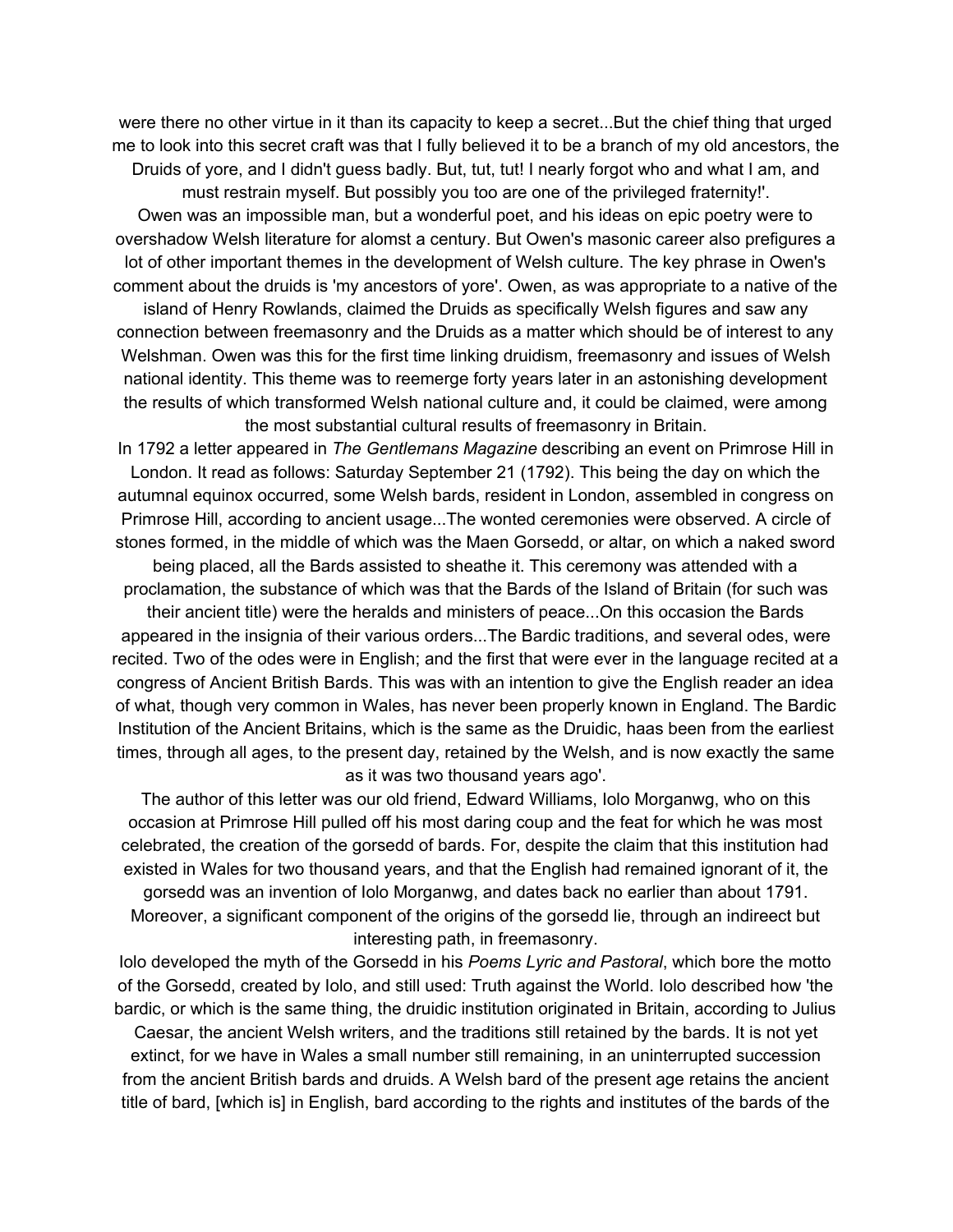island of Britain. The druidic theology also still remains in Wales, where it was never entirely abolished; yet druidism has been sought for everywhere but in Wales, and the Welsh language, where it is only to be found'. Iolo goes on to describe how the Welsh bards 'only meet in open air whilst the sun is above the horizon, where they form a circle of stones, according to the ancient custom; this circle they call the circle of concord or confederation. In these days however it is formed only of a few very small stones, or pebbles, such as may be carried to the spot in oine man's pocket; but this would not have been deemedd sufficient by those who formed the stupendous bardic circle of Stonehenge'.

Iolo claimed that by the 1770s this order had been reduced to just one person, the poet Edward Evans of Aberdare, and that it was Evans who himself had invested Iolo into the order. On Evans' death, Iolo had been left as the last surviving representative of this institution which, he claimed, pre-dated Christ. In various publications, he outlined the rules, hierarchies and ceremonies of the gorsedd, which he claimed to have transcribed from an ancient manuscript in Raglan Castle. He described the regalia and costumes to be worn by the different ranks of the order. As he travelled around Wales, he carried the stones to form the circle in his pocket and held meetings of the gorsedd, which frequently aroused great suspicion: on one occasion a gorsedd was dispersed by the militia from the nearby town of Cowbridge. Doubts were expressed about the validity of Iolo's claims. Critics declared that the whole gorsedd was a fraudulent concoction of modern druidism, cabala and freemasonry (and of course they were right).

Nevertheless, in 1819, old Iolo pulled off a coup. The old institution of the eisteddfod had been taken up by Anglican reformers as a means of preserving Welsh literary culture. A leader in this movement was the Bishop of St Davids, who proposed that the Cambrian Society should publish a comprehensive edition of old Welsh manuscripts and printed books under the supervision of Iolo. The 1819 eisteddfod was held in Carmarthen, and shortly before it began Iolo invested the Bishop into the gorsedd (the ceremony taking place in the graden of the Ivy Bush hotel, which had been the meeting place of the first Welsh masonic lodge in the eighteenth century). The full meeting of the gorsedd took place as part of the eisteddfod, and the two institutions became inextricably linked.

Following Iolo's death, his son Taliesin edited his surviving manuscripts. These transcripts included a great deal of material purporting to elaborate further the ancient institution of the gorsedd. The descent of the gorsedd from the druid bards came to be unquestionably accepted, and control of the gorsedd was seen to be the key to control of the eisteddfod (actually a much older institution). Iolo had in effect given Wales a ready made national tradition which was to be at the heart of Welsh cultural and social development right up to the present day. Although doubts about Iolo's claims were frequently expressed, it was not until the 1950s that the scholar G. J. Williams systematically demonstrated the extent of Iolo's fabrications, and showed how Iolo was of interest as much as a social engineer as a literary figure. On the way, Iolo had fooled a lot of people. In 1907, the astronomer and Director of the Solar Physics Association, Sir Norman Lockyer, gave a lecture in Swansea on the antiquity of the gorsedd. Lockyer had made his reputation by being among the first to propose astronomical connections for Stonehenge and the Pyramids. He declared that 'in my opinion your Gorsedd in Wales is a thing forty centuries old...It makes the Gorsedd I take it just about the oldest thing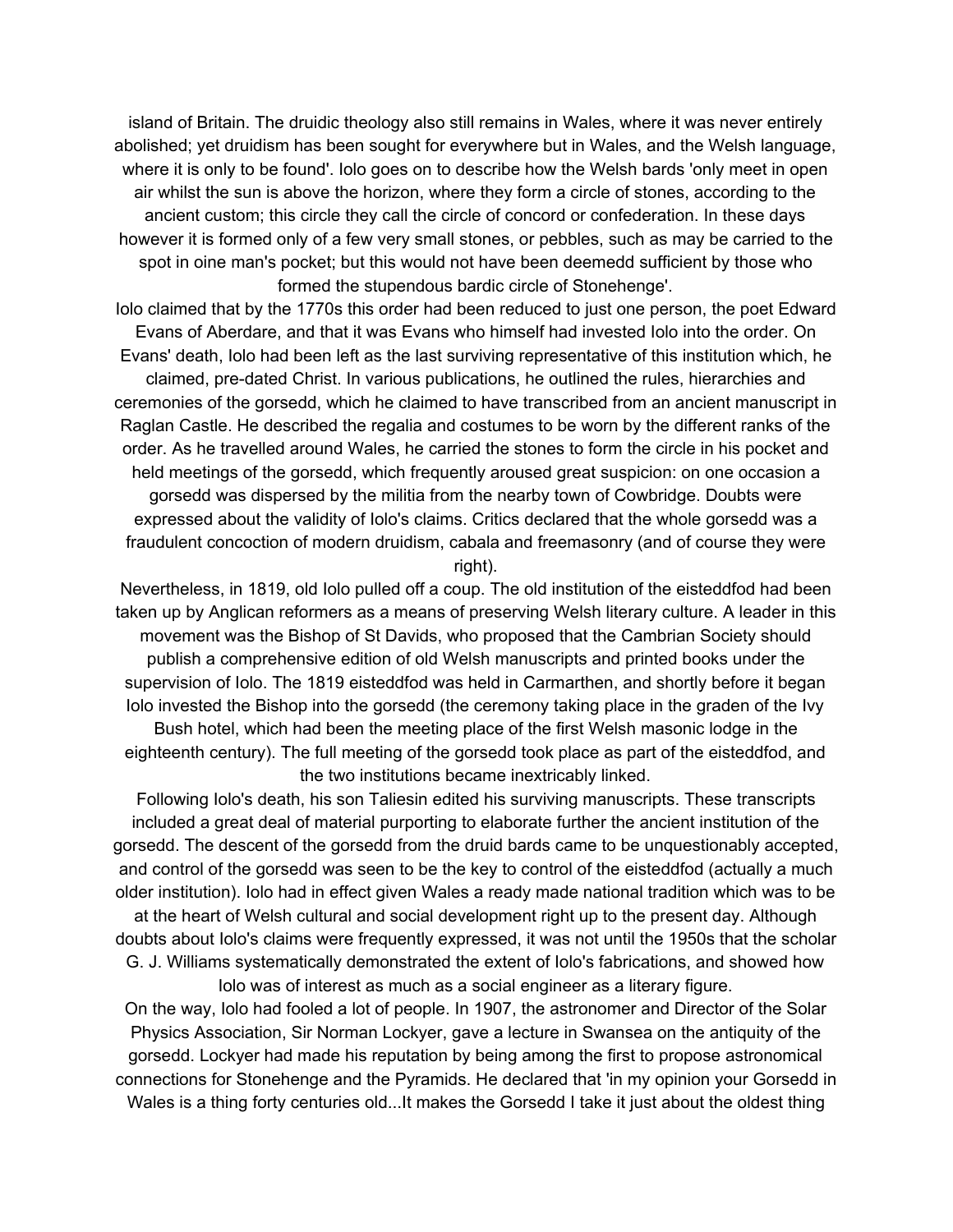that we have on the planet connected with any human activity past or present'. Lockyer based his opinion on an astronomical interpretation of the alignment of the stones of a circle of the gorsedd shown in a manuscript drawn by...why of course, by Iolo Morganwg. Even masonic scholars were taken in. In 1924, J. E. Shum Tuckett, a past master of Quatuor Coronati lodge, published an article on the Welsh Triads. He cited extensively the Reverend John Williams, one of the most gullable of the Welsh readers of Iolo. Tuckett pointed out a line in the Welsh Triads which referred to 'The Stones of Gwyddon Ganhebon on which were to be read all the Arts and Sciences of the World'. This refers to the preservation of the arts and sciences at the time of the

Flood, and in particular to 'Gwyddon Ganhebon who was the first man in the world to make vocal music; and Hu Gadarn who adapted poetry to the preservation of record and memorials'. Tuckett pointed out that this seemed to bear some similarity to the story in the version of the Old Charges found in the Cooke manuscript of the story of the pillars of Jobelle. It is a very learned

article, and Tuckett's conclusion that the Triads and Cooke manuscript may both embody ancient legends seem very convincing, until one realises that the section of the Triads to which Tuckett refers was one which was forged by Iolo Morganwg.

Iolo's motives in creating the gorsedd and engaging in this wholesale literary fabrication, which makes Ossian seems puny by comparison, are clear. The ancient Welsh literary tradition was endangered particularly in South Wales by the rising tide of industrialisation, nonconformity and anglicisation. By grafting this further spurious antiquity on the tradition, Iolo hoped to help preserve it. In this he was remarkably successful. He also seems to have been anxious to cock a snoop at the North Welsh, by drawing attention to the claims of the much richer literary tradition of South Wales. Likewise, Iolo was also anxious to draw English attention to the importance of the Welsh cultural heritage. He had strong ideas about the importance of oral tradition, and also wanted to show how antiquity might be found as mujch in the language of the ordinary people as in ancient tomes.

Iolo's motives are clear. More intersting, and difficult, is the question of where he got it all from. Some was doubtless the result of the laudunum he took for his asthma. He delved deeply into the manuscripts and books at the British Museum, and he inscribed the copy of his book of poems which he presented to the museum as 'his only mite of a tribute so justly due to that noble institution the British Museum'. While he was in London, Iolo formed part of the circle of William Blake, and Blake's own mythology may well have influenced Iolo. But the most recurrent charge, made from almost as soon as the gorsedd appeared, was that much of Iolo's mythology was inspired by freemasonry. Certainly, much about the procedure and hierarchies of the gorsedd is very reminiscent of freemasonry, but it is freemasonry where the druidic connection has been made explicit.

Iolo always hotly denied he was a freemason himself, though some recent Welsh commentators have claimed that he was indeed one. No firm documentary evidence showing that Iolo was a freemason has yet been traced. However, Iolo was an operative mason. He plied his trade in London and Kent, and set up a masons shop near Cowbridge in the Vale of Glamorgan. The advertisement he issued described how he 'makes all sorts chimney pieces, monuments, tombs, headstones and every other article in the marble and freestonemasonry, in the newest and neatest manner, and on the most reasonable terms'. His poems include a stonecutters song of 1785, written specially for the use of a little select society of journeymen masons at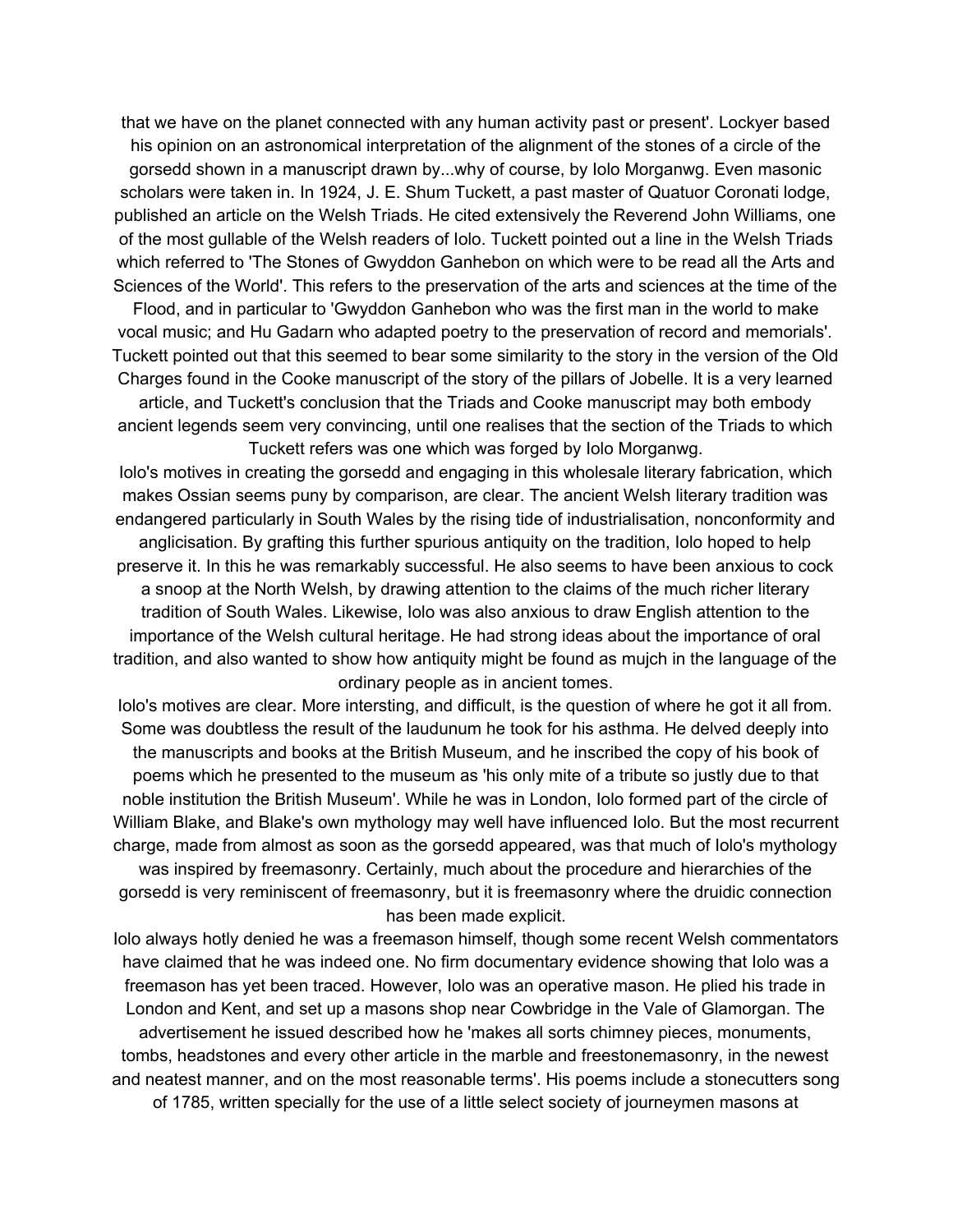Cowbridge. This club was established to enable these journeymen masons to 'meet weekly to spend a cheerful hour at the moderate, and restricted, expence of fourpence'. The purpose of the song makes the aims of the club clearer. It was not to engage in speculative discussion, but 'to blunt and soften that irritabilability of mind which, from their condition in life, must necessarily often be experienced by those who forms the great majority of mankind, persons that subsist by manual labour, who are not always treated as well as they should be.' The whole tone of Iolo's involvement with operative masonry is of profound respect for the actual craft of stone masonry, and contempt for those who are rich and no nothing about physical work of this kind. It seems that he would have been unsympathetic to the concept of speculative masonry, and this may well account for the fierceness of his denials that he was a mason.

It is more likely that the masonic components of the gorsedd - such as the use of ritual initiation, secret oaths and carefully prescribed degrees expressed by costumes and regalia - derived from an intermediary. This intermediary was probably the Ancient Order of Druids. The Ancient Order of Druids was founded in 1781 at the Kings Arms Tavern in Poland Street in London. The founder was, according to the traditions of the order, a man named Hurle. It has been suggested that he was Henry Hurle, a builder and surveyor of Garlick Hill, but this cannot be substantiated. The order self-consciously saw itself as a revival of the Druids and it was declared that, in establishing a grand lodge, the aim was to preserve inormation about the druidic community and promote the practice of those fraternal precepts which had distinguished it. The introduction of profane, political or immoral talk was forbidden - when Charles James Fox made a political speech on his admission to Lodge No. 3 in 1784, he was shouted down. The ritual is heavily based on freemasonry, with further specious druidic symbolism thrown in; likewise in the titles used for offices, grand archs and vice archs jostle with bards. The order operated a royal arch chapter. The kind of mixture of druid and masonic symbolism is evident from a description of a druid apron supploied by the Grand Secretary of the Order in 1932. 'The All-Seeing Eye represents God or the Great Archdruid of the Universal..the 'pavement' is made up of triangles and the archway will probably represent one of the trilithons as seen at Stonehenge; the scales represent justice; the Sun was looked upon by the Druids as the source of lighht and life, ' and so on...

The Ancient Order of Druids became very popular. It seems that Past Grand Arch Hurle was particularly active in promoting the order, opening three lodges in Bristol and Bath in 1789 and 1790. From the West Country, the Druids spread to Wales, becoming particularly popular in the 1820s and 1830s. By 1933, the Ancient Order had a million and a half members; it is now virtually defunct in Britain. The Druids seem to have been both more proletarian than the freemasons. They were certainly regarded with more suspicion by the authorities. The Order did not, like the freemasons, enjoy exemption from the 1799 act outlawing societies using oaths. It could only register as a friendly society by abandoning its ritual. Some druid lodges in Essex were prosecuted under the terms of the 1799 act (an offence then carrying the penalty of transportation). These pressures caused progressive splits in the order from 1810 onwards. Nevertheless, the order remained popular and well-known, and would certainly have been known to Iolo Morganwg. His vituperative complaints about Englishmen searching for Druids and ignoring Wales would seem to particularly have had the Ancient Order in mind. Iolo's wideranging scholarship and natural curiosity doubtless led him to penetrate deeply into the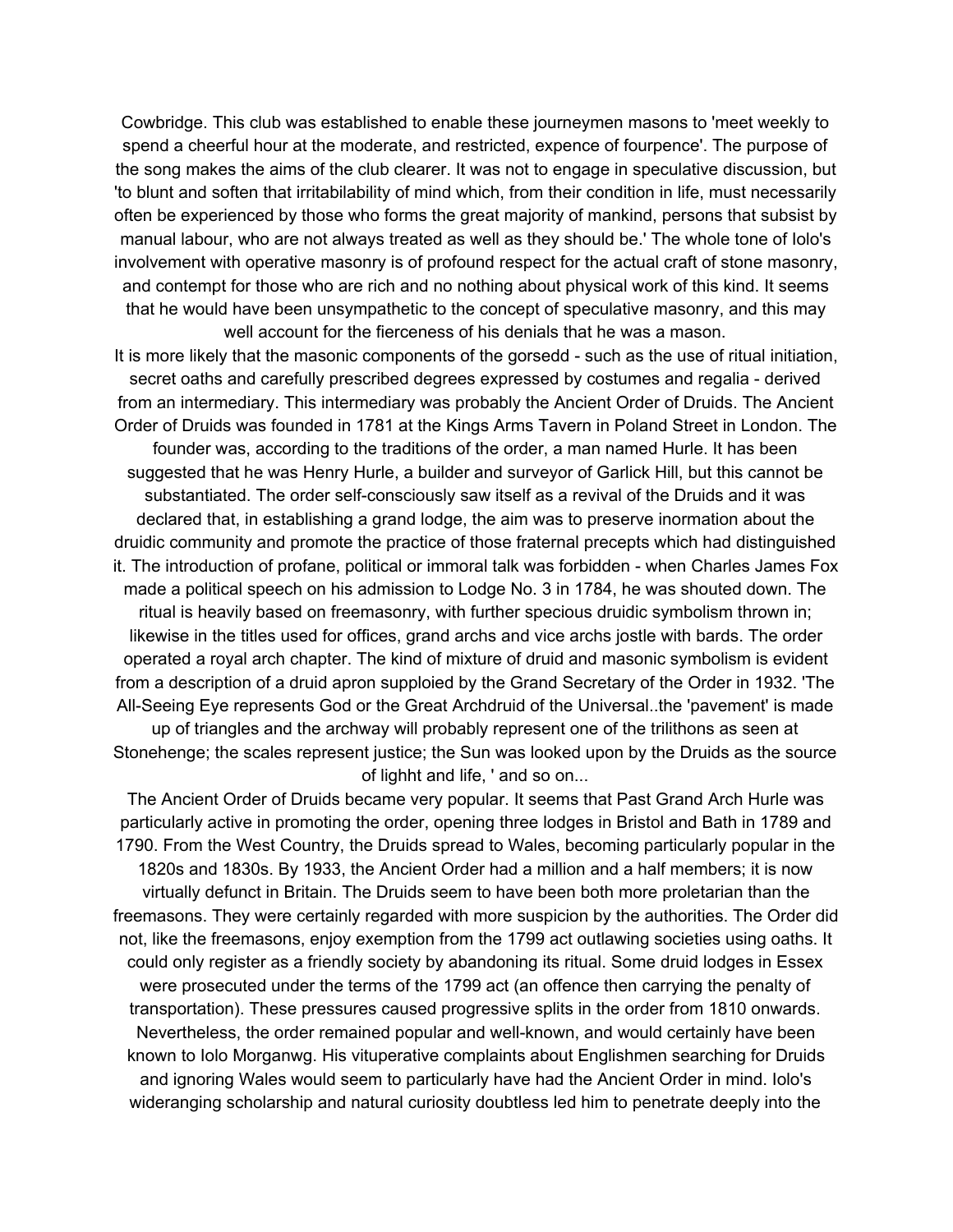mysteries of freemasonry. Nevertheless, the specific conjunction of druidism and freemasonry, and the inspiration in creating an order which amalgamated masonic, druidic and other components, seems to have come to Iolo from the Ancient Order.

I think I've certainly said enough to indicate the complexity of the cross-currents by which traditions and myths are created, but there is an interesting little coda. In 1836, the Reverend D James, curate of Almondbury in Yorkshire, published a book called the *Patriarchal Religion of Britain or a Complete Manual of Ancient British Druidism,* dedicated to the Ancient Order of Druids in the West Riding of York. The dedication described how the revived order of druids was devoted to preserving information about the ancient druids, and 'to the cultivation of those social and moral virtues which distinguished the original institution'. James attempted to provide a comprehensive review of information about the ancient druids, and he had no doubt where it could be found: in Wales. 'Druidism was not forgotten, but looked on with disgust. All this time a vast treasure of original records on the subject lay undisturbed in various parts of the Principality, covered with the dust of ages and suffering woefully from the ravages of time. The ancient British Druids and Bards had committed their traditions to writing, at the time they were in danger of being lost through the invasion and persecution of the Romans.' James cites various Welsh scholars in elucidating this forgotten tradition, but the one he cites most extensively is, of course, Iolo Morgannwg. Thus, by a curious twist, the myths of a druidic order created by Iolo and inspired partly by the Ancient Order of Druids, became embodied, by a sort of back formation, in the legendary lore of the druids assembled by the Ancient Order and to which the order continued to refer.

Iolo Morganwg's activities provide a kind of fascinating primer of the difficulties and deeceptions that inevitably occur whenever one is studying myth, legend or tradition, and particularly the relationship of freemasonry to those subjects. However, it isn't enough to consider Iolo in isolation. Part of the great genius of Iolo was the way in which, in creating a distinctive Welsh national tradition, he fused it with broader currents in Britain. The formation of the Ancient Order of Druids and the development of Iolo's gorsedd were to some extent inspired by theories based on emergent ideas of philology and archaeology put forward by writers such as John Cleland and William Borlase. These in turn influenced Thomas Paine, a friend of Iolo, who, in developing his ideas that christianity was a blasphemous distortion of an ancient deist religion of the sun, argued that freemasonry was an underground survivor of that old druidic religion. These ideas were taken up a greater length by the Yorkshire radical writer and pioneer of comparative religion, Godfrey Higgins, who in two heady works, *The Celtic Druids*and *Anacalypsis* served up a heady brew of etymology and comparative religion which anticipates almost every new age speculation that has been concocted ever since. Higgins became a freemason to penetrate its mysteries further and declared that 'I have no doubt that the masons were druids, culidei or chaldei, and Casidaees. The Chaldeans are traced downward to Scortland and York, and tyhe Masons backwards from this day to meet the Culidei at York...'

The ideas of both Paine and Higgins were to be popularised by Richard Carlile, most famous for his battles to establish the freedom of the press. Carlile published an immensely influential *Manual of Freemasonry*, which not only contained a comprehensive collection of masonic rituals but also sought to portray freemasonry as the remnant of the original true religion. There is a direct connection from Carlile to the atheist MP, Charles Bradlaugh, who also became a